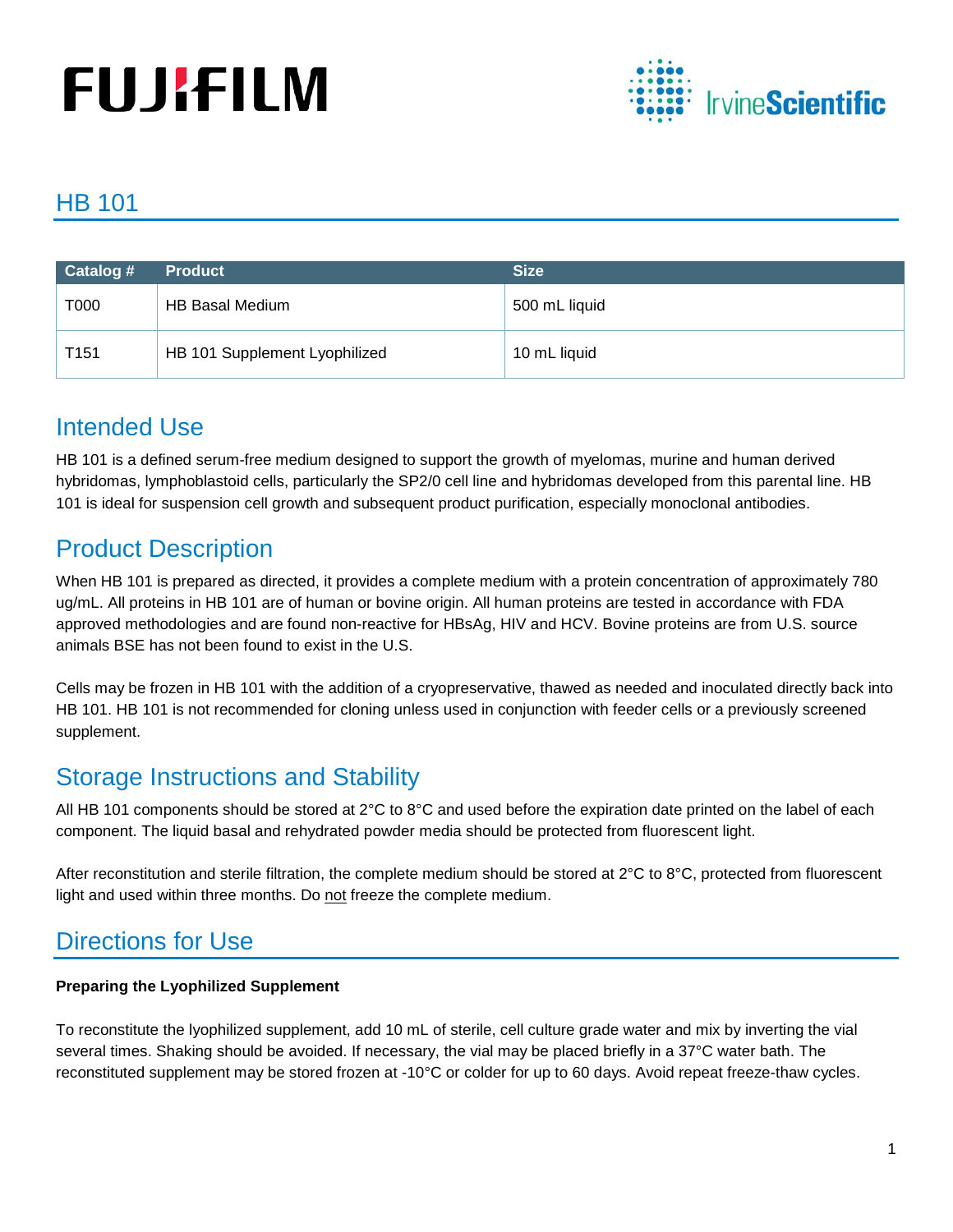#### **Preparing the Complete Medium**

The complete medium is prepared by adding the reconstituted supplement to the liquid medium T000 HB Basal Medium at a ratio of 1:100 (i.e., 1 mL supplement: 99 mL basal medium). L-glutamine should be added to yield a concentration between 1.5 mM and 2.5 mM.

If desired, sodium pyruvate (1.0 mM to 2.0 mM), HEPES (10 mM to 20 mM) and antibiotics may be added at this time.

#### **Transfer of Continuous Cell Lines to HB 101 Culture Medium**

Cells vary in their ability to transfer from serum-containing to serum-free medium. HB 101 has been demonstrated to allow the direct introduction of a variety of myeloma and hybridoma cell lines from serum-supplemented medium, but adaptation or weaning will be necessary with some cell lines. If, following direct introduction into HB 101, cell growth is low after four passages, a weaning procedure is recommended.

#### **Direct Introduction Method**

Harvest cells from serum-supplemented medium. If cells have been frozen in the presence of serum, first initiate culture in serum-supplemented medium until normal growth resumes before transferring them into HB 101. Inoculate cells into HB 101 with a starting density of  $4 \times 10^4$  to  $5 \times 10^4$  cells per mL and incubate under normal conditions.

Monitor cells frequently for morphology, viability and growth rate (see Suggestions for Growing Cells in Serum-Free Culture).

Subculture into fresh HB 101 medium when cells reach a density of  $2 \times 10^5$  to 8 x 10<sup>5</sup> cells per mL.

#### **Weaning Method**

This method allows for a stepwise reduction of serum. Cells should be introduced into HB 101 which has been supplemented with 5% serum. As cell growth permits, reduce the serum concentration to 2.5%, 1% and 0.5%. Finally, place the cells in serum-free HB 101.

#### **Suggestions for Growing Cells in Serum-Free Culture**

Cells grown in serum-free conditions are more susceptible to changes in pH and toxic substances in the growth medium. Frequent monitoring is suggested.

For best results, seed HB 101 so that cell concentrations are not less than  $4 \times 10^4$  cells per mL and subculture before cells reach a density of  $1 \times 10^6$  cells per mL.

Although HB 101 contains a bicarbonate buffering system, the addition of HEPES or a similar buffer may be beneficial for some applications.